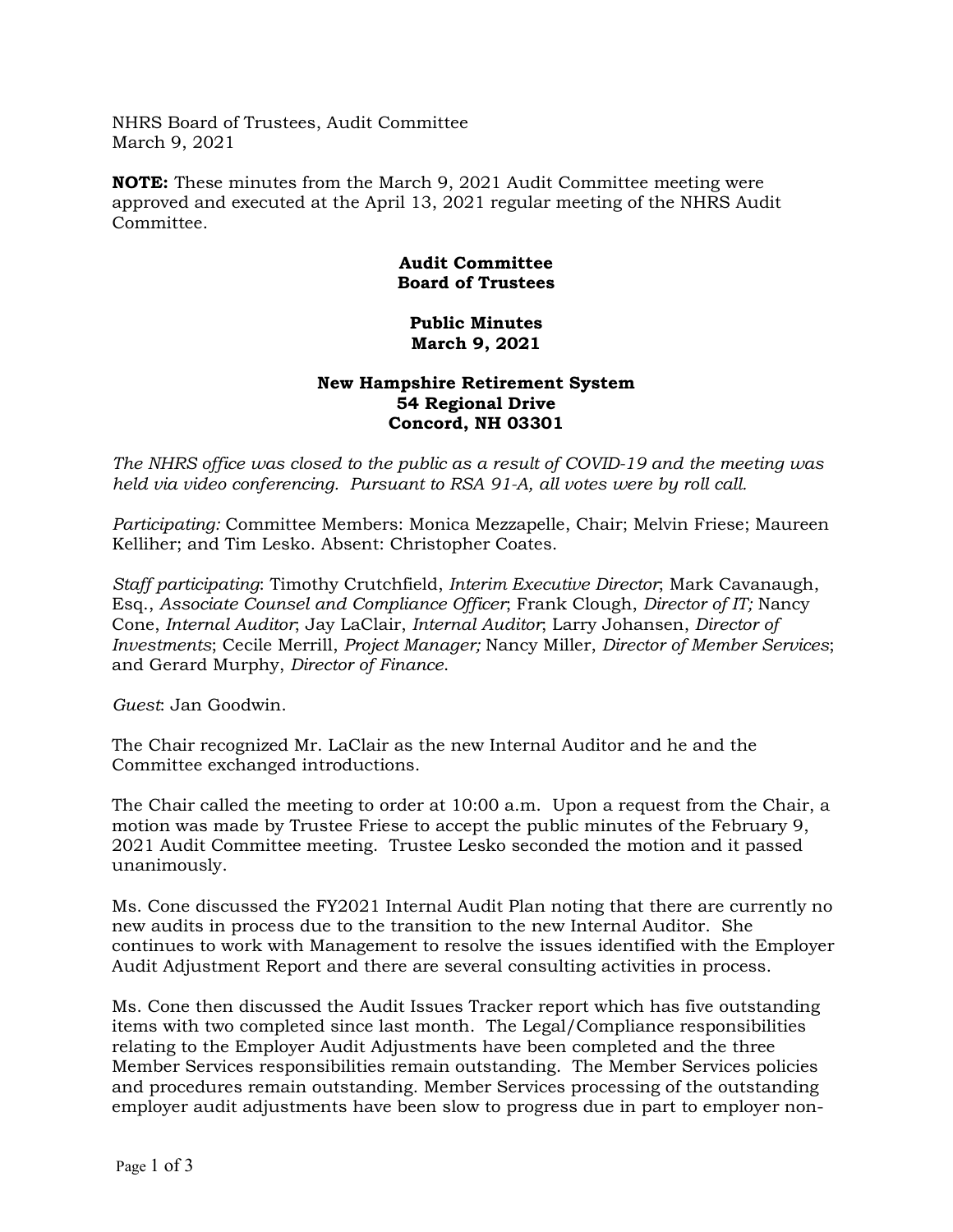responsiveness and staffing issues. Approximately half of the monthly processing expectations were completed as of January and overtime has been approved to address the substantial backlog.

Trustee Mezzapelle asked what can be done to address the delayed responsiveness of employers in submitting audit correction files. Mr. Cavanaugh noted that reminder letters have been sent quarterly to employers over the last year, with the last letters being sent in January and the next round scheduled for April. Other methods are currently being discussed to encourage employers to be more responsive. Ms. Miller added that for adjustments requiring files from the employer, the current backlog is approximately 196 where the files have been received and need to be processed by Member Services, and approximately 300 adjustments requiring files have not been received from the employers. These are in addition to the manual adjustments that do not require files from the employer. Ms. Cone noted that, beginning with audits commencing after January 1, 2021, the Employer Compliance Auditors will be responsible for following up with employers to confirm that the correction file is received timely and in the correct format, before referring to Member Services for posting to employer and member files in the PG application.

Ms. Cone then deferred to Mr. Crutchfield to discuss the Data Security Risk Reassessment Report received from the consultants as follow-up to the report dated January 2018. The Report has been reviewed internally by Mr. Crutchfield, Mr. Clough, Ms. Cone, and Mr. Crepeault, the NHRS Information Systems Security Officer. The report included forty-three recommendations of which, thirty-five have been completed, five are ongoing annual tasks, and three are under review.

Mr. Murphy discussed the FY2020 Plante Moran opportunities letter to strengthen internal controls or increase efficiencies. The suggestions do not rise to a level of a reportable finding and are merely recommendations. The letter contains six recommendations. Three are repeat observations from FY2019 which Management has analyzed and decided not to implement as they believe the existing controls are sufficient and three are new recommendations that pertain to census data of our members. Responses and action plans are being formulated and will be presented at the next Committee meeting.

Ms. Merrill then provided an overview of the PGV3 implementation project. The project is 37% complete and Deliverable 3 (D3) is 43% complete. Change requests for D3 have added an additional nineteen weeks to the implementation time and currently we are scheduled to begin processing with PGV3 in April 2023. Mr. Crutchfield added that the original processing date was expected to be extended as part of the determination to stay with LRS for this data platform conversion and NHRS continues to monitor the extensions. Project risks are being reviewed and adjusted quarterly along with LRS, Segal and NHRS. Staff will be testing two workflows from Deliverable 2 (D2). The Team has spent the last month reviewing and approving design documents for correspondences. Testing for D3 is scheduled to begin mid-August and we are hoping to have LRS onsite for guidance and assistance. Data conversion issues continue to be addressed and additional resources have been added. A consultant from Segal will be assisting Finance with communications and training for NHRS employers regarding the system changes to employer reporting that were part of D2.